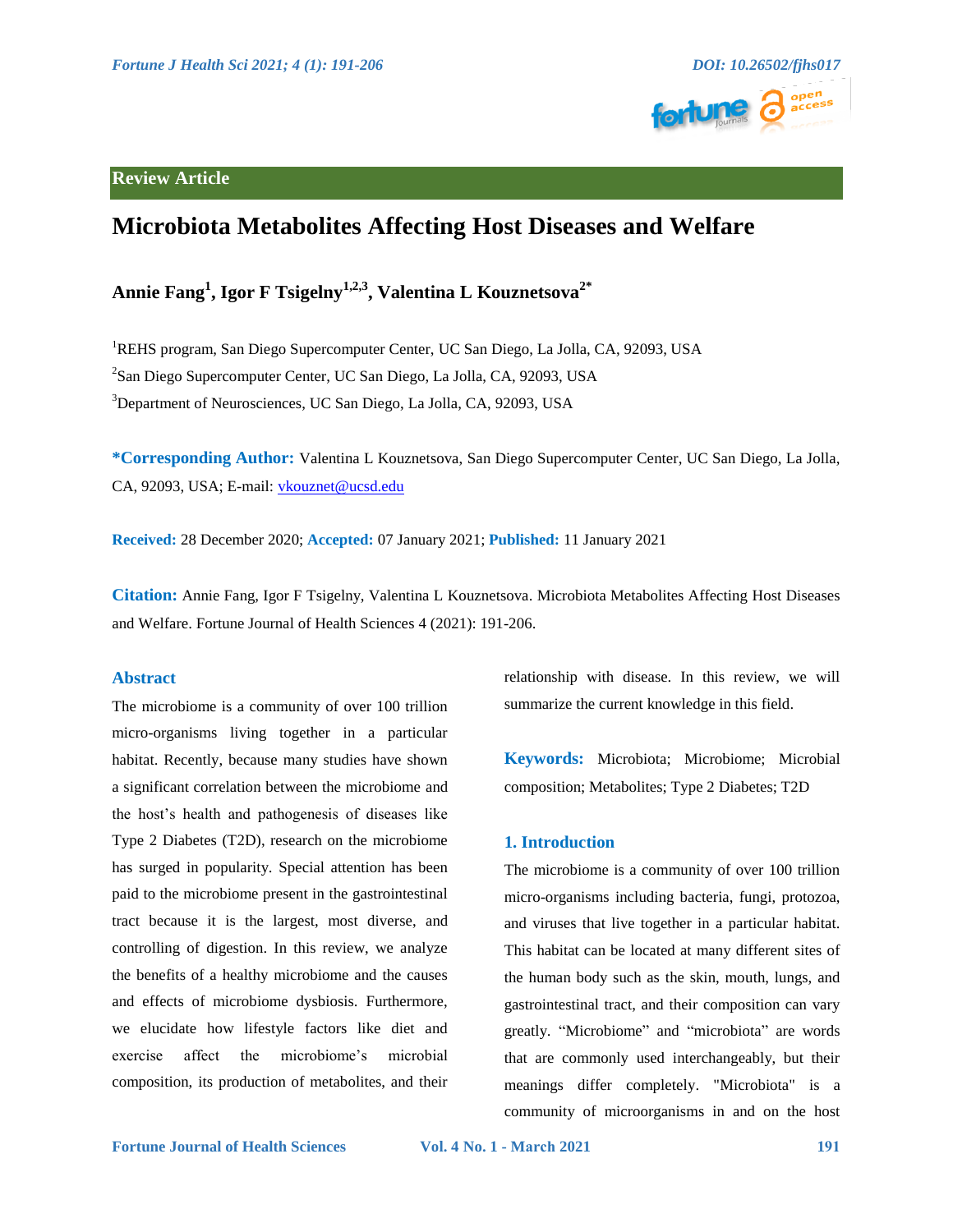body. "Microbiome" refers to the genetic material of all the microbes, such as deoxyribonucleic acid (DNA) and ribonucleic acid (RNA). On the other hand, "microbiota" refers to only the microbes in a particular habitat. Both are hypothesized to influence characteristics of their residing habitats and as a result, the host's health.

### **2. Methods**

We analyzed scholarly articles from PubMed and Google Scholar with key search terms of "Microbiome causes Type 2 Diabetes", "Microbiome and Disease", "Microbiome", and "Microbiota Metabolites". It was our goal to understand and summarize what is currently known about the microbiota and its relationship with the host's wellbeing. However, as the microbiota is so diverse with over 100 trillion microorganisms, it is poorly understood and there are many studies with conflicting results.

### **Results**

## **3.1 Mutual Symbiosis of the Healthy Microbiota and Host**

It is widely hypothesized that a healthy microbiota and the host can have a mutually symbiotic relationship. A healthy microbiota could play a role in strengthening the gut's integrity or shaping the intestinal epithelium (the lining of the small and large intestines of the gastrointestinal tract), as well as in harvesting energy by producing vitamins and shortchain fatty acids (SCFAs), anti-proliferative lipids that represent an essential energy source for the body [1]. It can also protect against pathogens which is largely believed to be possible because of interactions between microbial organisms and pathogens, such as competition for the same nutrients. This would in turn be regulating host immunity. Additionally, the

microbiota modulates digestion of dietary fiber as well as the host's energy balance [2].

### **3.2 Microbiota Dysbiosis**

But while a healthy microbiota may have many benefits, dysbiosis of the microbiota, which is mainly defined by an imbalance of microbes, might be very harmful. Many studies, such as one done by Thursby and Juge, seem to show that one effect of dysbiosis is an increased risk in pathogenesis of diseases like cancer, inflammatory bowel disease (IBD), and metabolic disease [1]. Obesity and malnutrition are common effects of microbial dysbiosis, and this might be because the imbalance of microbes could lead to increased or decreased efficiency at yielding energy from the diet.

Some authors suggest that dysbiosis can cause the "leaky gut" syndrome [3]. Essentially, scientists hypothesize that the human tissue always contains low amounts of bacteria. Then, as an effect of inflammation, disruptions to physical and molecular barriers, and immunosuppression, which can all be caused by dysbiosis, the barriers of the human tissue could be weakened, allowing bacteria to pass into otherwise sterile areas. For instance, Frasinariu and colleagues found that the gut-derived bacterial products—lipopolysaccharides (LPS) and unmethylated CpG DNA—were able to permeate the lining of the gut and activate toll-like receptor (TLR) signaling pathway in patients with non-alcoholic fatty liver disease (weakened barriers) [4]. As TLR affects activation of NFkB, which is related to inflammation, the "leakiness" of the gut may be a cause of microbiome dysbiosis [3].

### **3.3 Microbial Composition**

**Fortune Journal of Health Sciences Vol. 4 No. 1 - March 2021 192** Special attention has been paid to the microbial composition of the microbiome because it may affect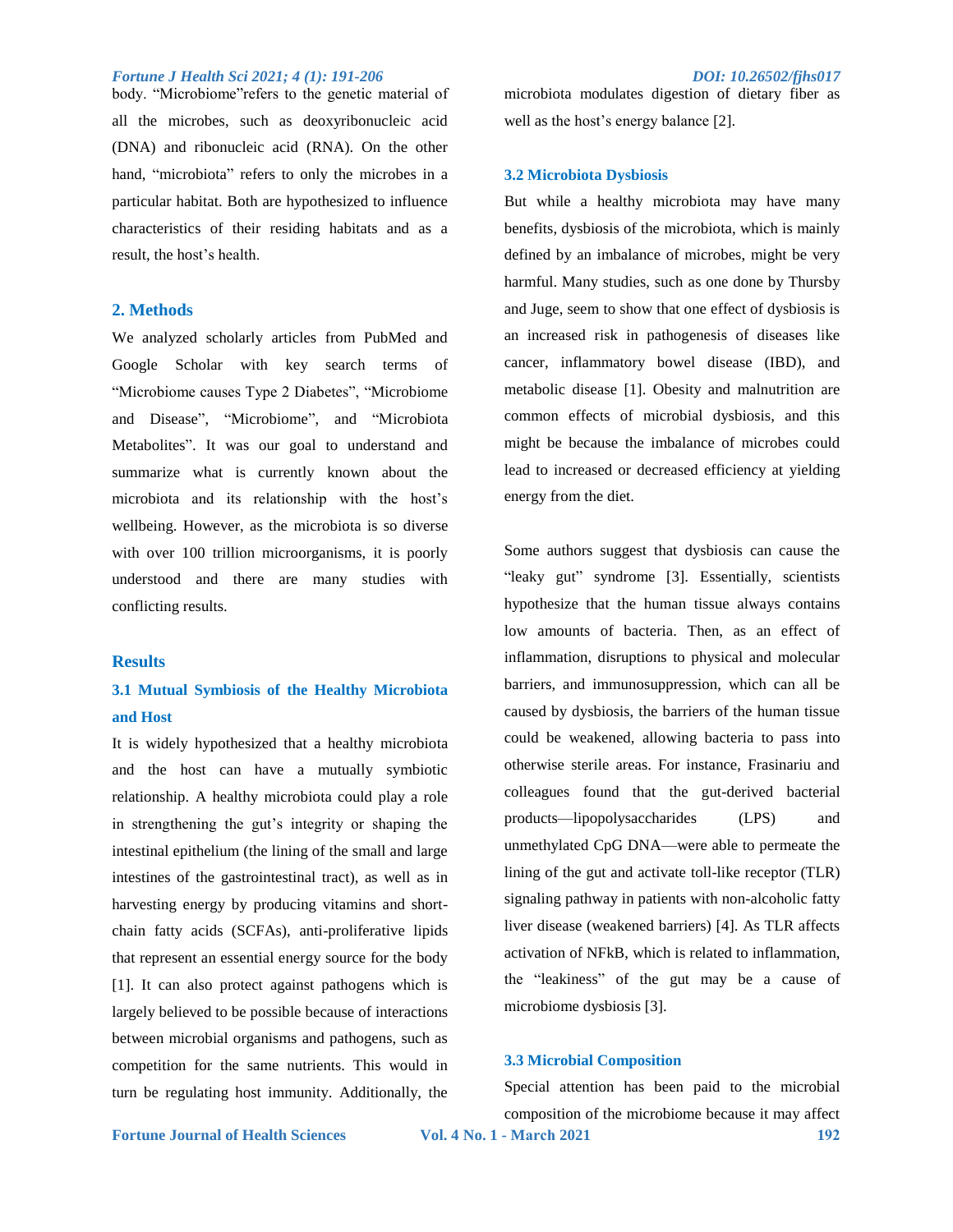gut phenotypes and thus have a significant impact on one's health. There is a lot of research that has been conducted to elucidate the relationship between the two main phyla: Bacteroidetes and Firmicutes. Though there has been some conflicting results, the most well accepted conclusion is that increased levels of Firmicutes and decreased levels of Bacteroidetes play a role in microbial dysbiosis and often lead to obesity. For example, according to Koliada with coauthors, an increase in Firmicutes as well as a decrease in Bacteroidetes correlates to obesity [5]. Additionally, in a study conducted by Ley and

colleagues, it was found that genetically obese mice had 50% less Bacteroidetes and 50% more Firmicutes in comparison to lean mice despite similar diets and activity levels [6].

Eckburg and a team also saw an increased ratio of Firmicutes to Bacteroidetes in IBD, but furthermore saw increased *Ruminococcus torques* and *E. coli* in Crohn's disease, and lower levels of Bifidobacteria and small-intestinal bacterial overgrowth in chronic fatigue syndrome [8].



**Figure 1:** The microbial compositions for hosts of different BMI categories (**a** BMI < 18.5, **b** BMI 18.5–24.9, **c**  BMI 25–29.9 and **d** BMI  $\geq$  30). As the BMI increases, the levels of Firmicutes increases and those of Bacteroidetes decreases. Reproduced from the open access article [5].

### **3.4 Influence of Diet on Microbial Composition**

It is believed that one factor that shapes the microbiota's composition is the host's diet. This is likely because the diet defines the host's total energy

intake and macronutrient composition; in essence it is the sustenance for the growth of gut bacteria. One influence of the diet is, as mentioned above, its impact on microbial diversity. But more specifically,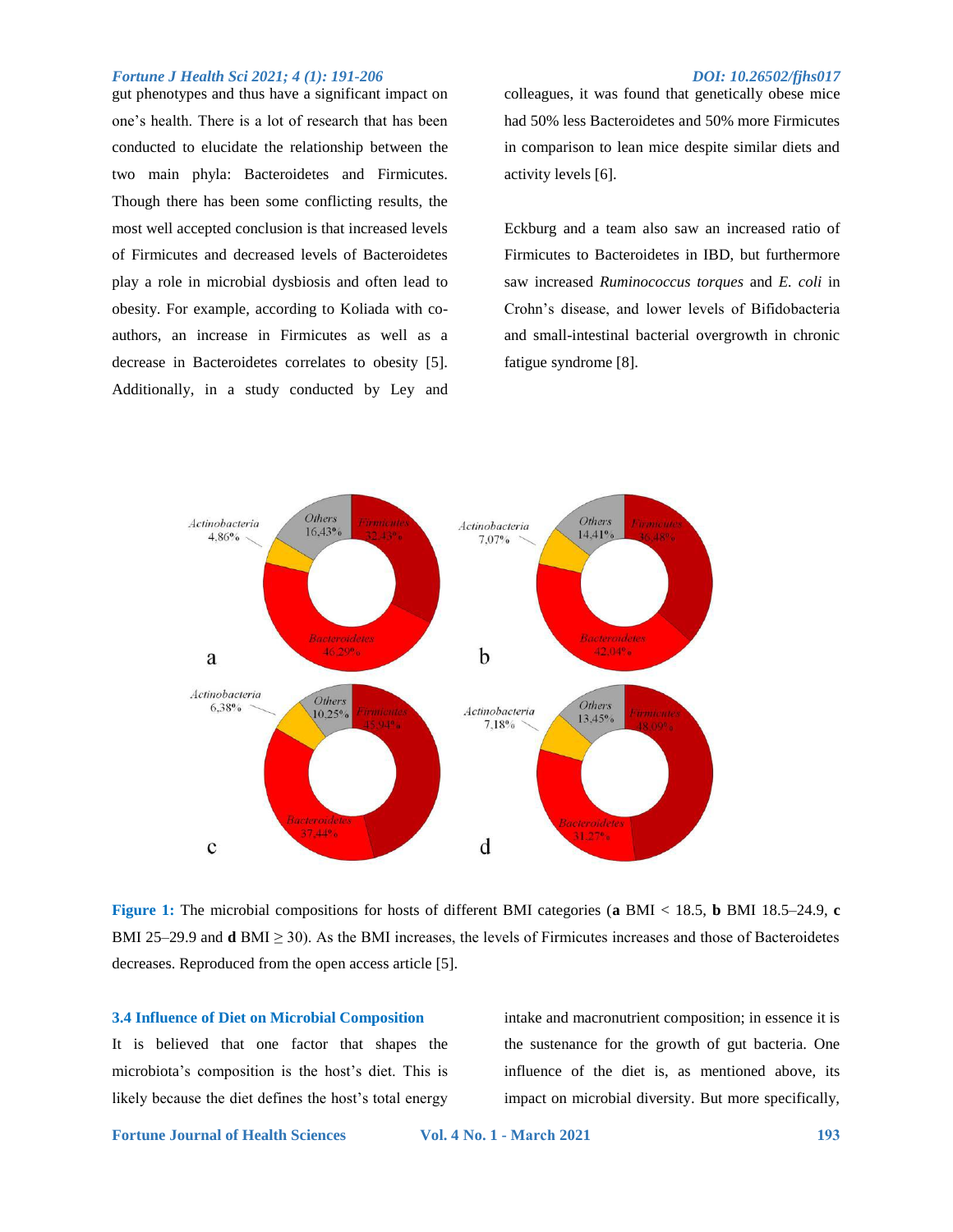Mosca and co-authors suggested that diet can influence the level of bacterial predators inside the intestinal microbiota [9]. The "western" diet, which is characterized by foods high in fat and sugar such as fast food, may be associated with a loss of bacterial predators such as protists, bacteriophages, and predatory bacteria [9]. This is harmful because stable ecosystems require competition and cooperation, something that can only be achieved through a balance of prey and predators [10]. The "western" diet has also been associated with decreased levels of Bifidobacteria, Bacteroidetes, and Prevotella phyla, but also an increase in the Firmicutes phylum [11,12].

Furthermore, the intake of specific nutrients may alter microbial compositions. It was shown that increasing protein intake led to increased propionate and Bacteroidetes in the microbiome [13-15]. But on the other hand, studies conducted by Duncan and colleagues as well as Walker and co-authers that diets that were low in fiber and carbohydrates led to reduced butyrate and Firmicutes, as Firmicutes produce butyrate [16,17]. High-fiber diets have also been shown to enhance the gut microbiota diversity and improve glucose control [18].





The abovementioned findings show that diet plays a role in microbial composition, but some researchers, such as David and co-authors, suggested that diet not only causes significant alteration of microbes, but

does it rapidly [19]. In their study, David and colleagues, provided humans with two diets: a "plantbased diet" full of grains, legumes, fruits, and vegetables; and an "animal-based diet" full of meats,

**Fortune Journal of Health Sciences Vol. 4 No. 1 - March 2021 194**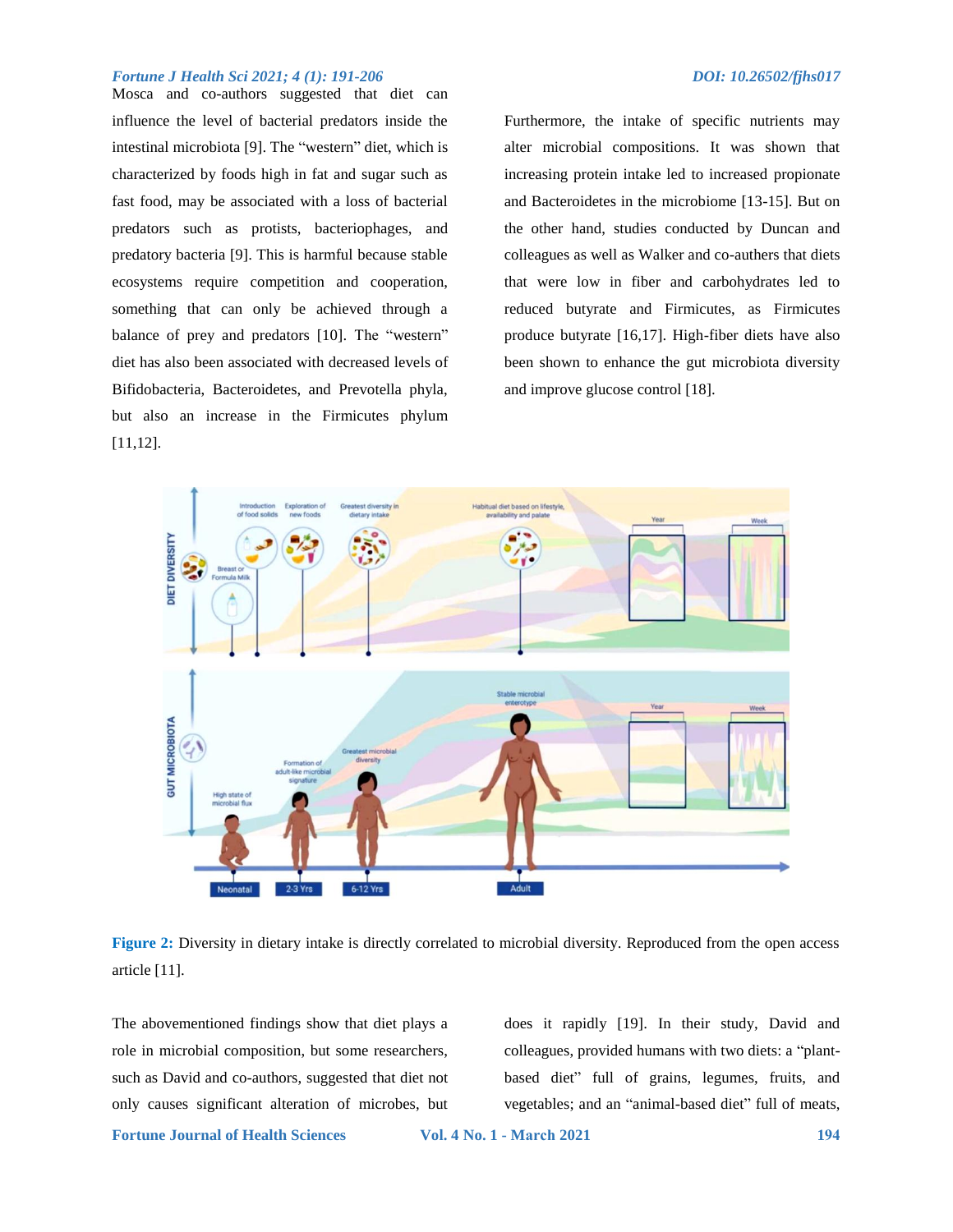eggs, and cheeses [19]. It was found that the microbial composition of both groups was altered significantly in only one day after consuming the given diet and when they returned to their original diets, their microbial compositions reverted to their original structures in only two days. Authors hypothesized that the microbiome's rapid adaptation correlates to human evolution in which our ancestors had to be flexible to both herbivorous and carnivorous diets because the availability of food was dependent on the season or their hunting success [19].

However, the relationship between diet and microbial composition is not perfectly understood. Zinöcker and Lindseth reminded that despite many studies showing links between the "western" diet and disease, the biological mechanisms that explain how this works is unknown [20]. They suggested that the "western" diet indirectly affects microbial composition by promoting inflammation, which would then in turn affect the microbiome [20]. Also a study by Chassaing and co-authors argued that it is not necessarily the fat in a high-fat "western" diet that leads to inflammation in the gut but rather the lack of plant-derived nutrients such as fiber and phytochemicals [21].

## **3.5 Influence of Exercise on Microbial Composition**

Another factor that potentially shapes microbial composition is exercise. According to a study done by Schranner and colleagues, it was shown that levels of lactate, pyruvate, TCA cycle intermediates, fatty

acids, acylcarnitines, and ketone bodies all usually increased after exercise while levels of bile acids decreased [22]. However, it must be noted that this study does not state if they are measuring metabolites indigenous to the host or produced by the microbiome. Furthermore, Mitchell and colleagues reported that exercise is associated with increased population of butyrate producing bacteria and thus also fecal butyrate [23]. But these researchers admitted that there was an unclear risk of bias in this study and thus there must be more research on the relationship between exercise and microbial composition.

### **3.6 Microbiota Metabolites**

The microbiota, like the human body, can also produce, modulate, and degrade many metabolites (Table 1). According to Fischbach and Sonnenburg and to Nicholson with co-authors, there are instances when some metabolic processes can only be completed by the microbiota, such as the degradation of certain complex proteins and carbohydrates [24,25]. It is important to remember that there is a difference in metabolites associated with bacterial metabolism and metabolites produced as a product of microbial–host cometabolism. Bacterial or microbial metabolism is defined as the process in which microbes obtain the energy and nutrients necessary for their survival. Meanwhile, microbial–host cometabolism is the process in which the degradation of a compound requires the presence of other primary substrates. Metabolites produced from this process are also commonly referred to as bacterial transformed compounds.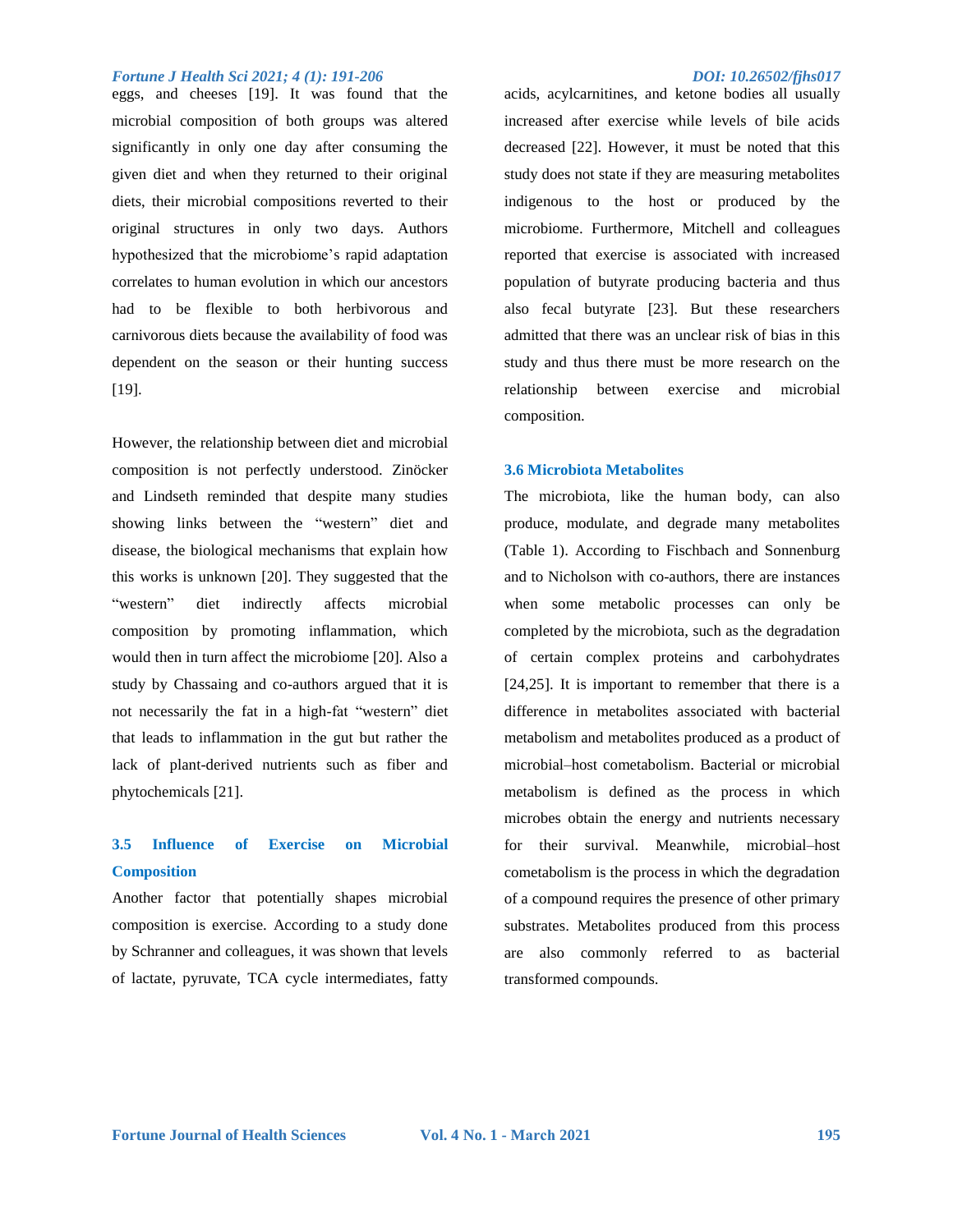| <b>Metabolites</b>                              | <b>Bacteria</b>                 | <b>References</b> |
|-------------------------------------------------|---------------------------------|-------------------|
| Short-chain fatty acids (SCFAs): acetic         | <i>Bacteroides</i> , Firmicutes | [26, 27]          |
| acid, butyric acid, propionic acid              |                                 |                   |
| acids:<br>Organic<br>hippurate,<br>benzoate,    | Faecalibacterium prausnitzii,   | [28, 29]          |
| phenylpropionate, cresol,<br>phenylacetate,     | <i>Bifidobacterium</i>          |                   |
| hydroxybenzoate,<br>hydroxyphenylacetate,       |                                 |                   |
| hydroxyphenyl<br>$3.4-$<br>propionate,          |                                 |                   |
| dihydroxyphenyl propionate, tricarballylate,    |                                 |                   |
| D-lactate, D-arabinitol                         |                                 |                   |
| Vitamins: thiamine, folate, biotin, riboflavin, | Bacteroides, Bifidobacterium,   | [30, 31]          |
| pantothenic acid, vitamin K, vitamin B12        | <i>Enterococcus</i>             |                   |

**Table 1:** Summary of metabolites produced in bacterial metabolism

Some of the most well-known metabolites that result from bacterial metabolism are SCFAs, but their effects on the host are debated. The most abundant SCFAs: acetate, propionate, and butyrate exist in the microbial community at an average ratio of 3:1:1 respectively, although it can differ substantially based on diet and microbial composition [32].

There has been much discussion about the role of SCFAs for the host. Scheppach and co-authors suggest that acetate can raise the mucosal blood flow which helps protect against harmful agents [33]. They add that propionate can inhibit cholesterol synthesis and thus decrease the risk of high cholesterol and the cardiovascular problems that follow. Furthermore, butyrate has been shown to have many beneficial effects such as improving insulin sensitivity, nourishing the colonic mucosa, and being a substantial energy source for colonocytes, or epithelial cells of the colon [34]. Samuel and colleagues also argue that SCFAs can activate G-protein-coupled receptors like GPR41 and GPR43, which are related to inflammation and enteroendocrine regulation [35].

But there is also research that supports the contrary, or that SCFAs and vitamin production may be related to obesity and metabolic syndromes. For instance, Vernocchi and co-authors say that an abundance of butyrate can lead to promotion of certain cancers [36]. The contradicting opinions on the role of SCFAs proves that this topic still needs more research. The abundance of SCFAs is suggested to be used as a biomarker for one's health [37]. This conclusion is supported by Turnbaugh with colleagues, Meyer and Hostetter, and Schwiertz with a team, who found that total fecal SCFA concentration increased with obese patients and decreased after anti-obesity treatment [7,38,39]. As Turnbaugh and co-authors compared which plasma solutes were less prevalent in the germ-free and conventional rats used in their study with highresolution mass spectrometry, we can agree that the identified metabolites were of microbial origin with relative confidence [7].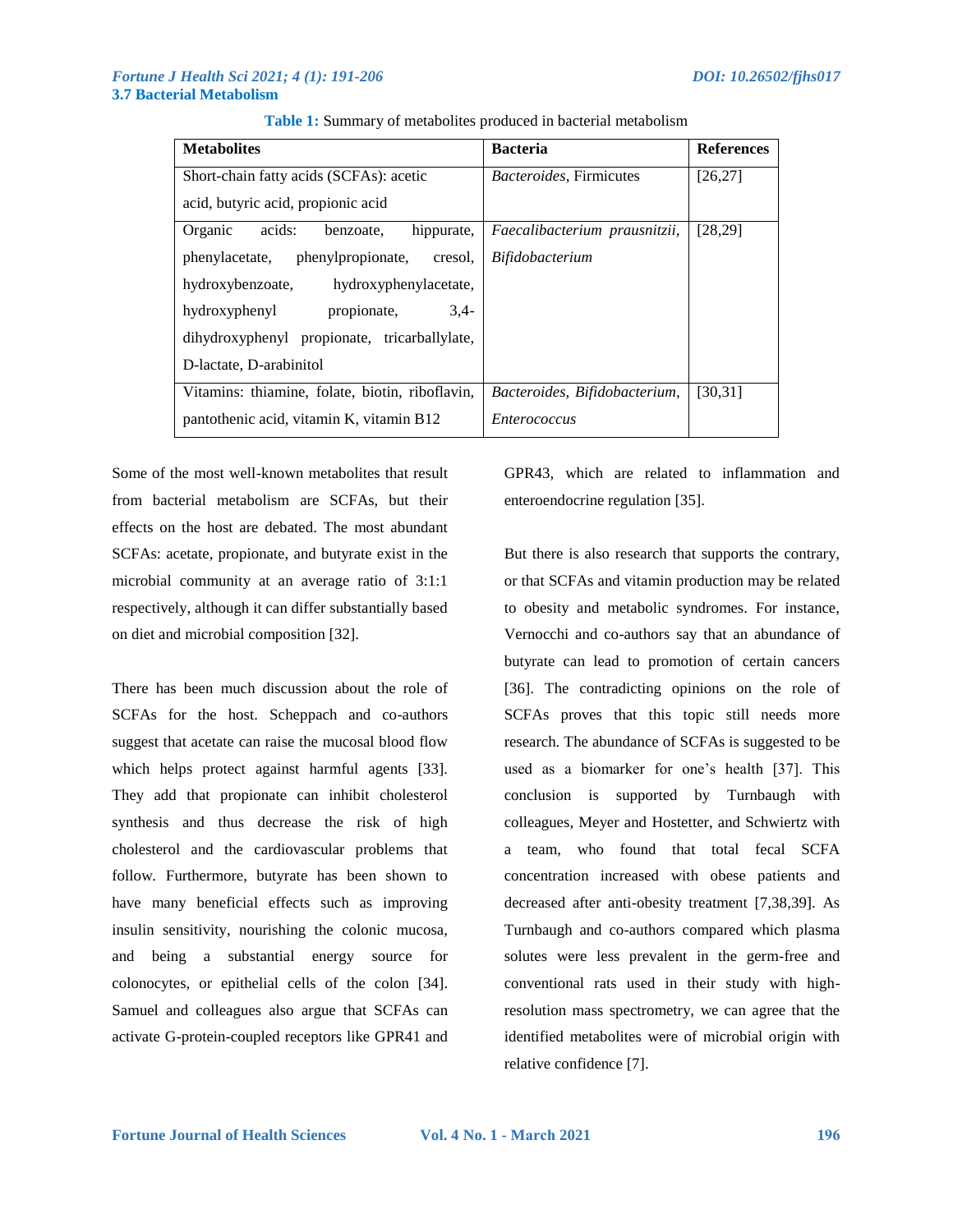### *Fortune J Health Sci 2021; 4 (1): 191-206 DOI: 10.26502/fjhs017*  **3.8 Bacterial Transformed Compounds**

Microbiota transforms a set of host compounds in microbial–host co-metabolism (Table 2).

**Table 2:** Summary of the bacterial transformed compounds produced by microbes in microbial–host co-metabolism

| <b>Metabolites</b>    |                            |                                    | <b>Bacteria</b>                |                      | <b>References</b> |
|-----------------------|----------------------------|------------------------------------|--------------------------------|----------------------|-------------------|
| <b>Bile</b>           | salts:                     | chocolate,                         | Lactobacillus.                 | <i>Enterococcus,</i> | $[40-43]$         |
| chenodeoxycholate,    |                            | deoxycholate,                      | Bifidobacterium,               | Clostridium.         |                   |
| lithocholate          |                            |                                    | <b>Bacteroides</b>             |                      |                   |
| Polyphenols:          |                            | flavonoids,                        | <i>Bacteroides.</i>            | Lactobacillus.       | [45, 46]          |
| hydroxycinnamic acids |                            | Enterococcus.                      | Bifidocaterium,                |                      |                   |
|                       |                            |                                    | Ruminococcus, Escherichia coli |                      |                   |
| Lipids: glycerol      | Clostridium, Lactobacillus |                                    | [47, 48]                       |                      |                   |
| Amino acids           |                            | Clostridium botulinum, Clostridium |                                | [49, 50]             |                   |
|                       |                            |                                    | sporogenes                     |                      |                   |

It has been established that the microbiome will transform bile acids [44], lipids, polyphenols, and amino acids through microbial–host cometabolism [36]. Oliphant and Allen-Vercoe suggest that it is harder to incorporate the 20 amino acid building blocks of amino acids than to incorporate monosaccharide units into biochemical pathways [51]. Thus, microbes will typically not ferment amino acids and instead transform them to other compounds because monosaccharides like carbohydrates are more efficient to use as energy. We will summarize the significant bacterial transformed compounds elucidated from Oliphant's and Allen-Vercoe's studies [51]. *Bifidobacterium* (Actinobacteria) is transformed to acetate, ethanol, formate, and lactate. *Bacteroides* (Bacteroidetes) is transformed to 1,2 propanediol, carbon dioxide and hydrogen, ethanol, formate, propionate, and succinate. *Clostridium* (Firmicutes) is transformed to 1,2-propanediol, acetate, carbon dioxide and hydrogen, ethanol, formate, lactate, propionate, butyrate, and valerate. *Escherichia* (Proteobacteria) is transformed to 1,2propanediol, 2,3-butanediol, acetate, carbon dioxide and hydrogen, ethanol, formate, lactate, and succinate [51]. In addition, Wu with co-authors suggest that microbes can transform tryptophan to indoxyl sulfate and indolepropionic acid, and carnitine and choline to trimethylamine, which can then by oxidized into trimethylamine N oxide (TMAO) [52].

### **3.9 Microbiota Metabolites and Disease**

As more and more research links microbial dysbiosis to disease, there has been increasingly more attention paid to the metabolites that are produced either by bacterial metabolism or microbial–host cometabolism. In one study by Amedei and coauthors, it is suggested that metabolites derived from the gut microbiota can impact the circulatory system in two ways [53]. Microbes can first stimulate the enteric nervous system, which would in turn affect the brain centers that modulate the cardiovascular system. They could affect tissues and organs that control homeostasis of the circulatory system such as the heart and blood cells [53]. Thus, an imbalance in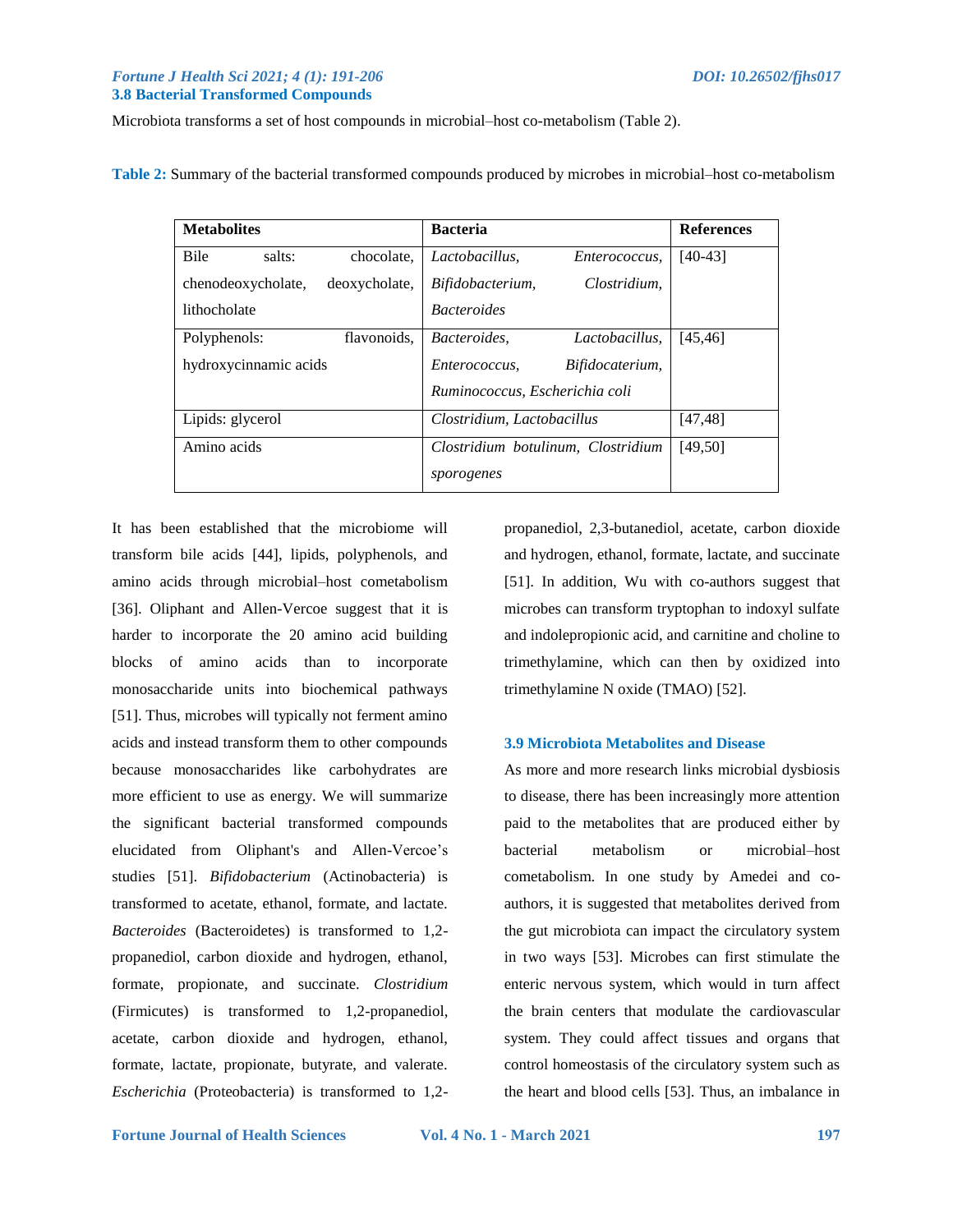microbial metabolites caused by dysbiosis could potentially lead to pathogenesis of disease.

Some metabolites that have been linked to disease are: TMAO, uremic toxins, and peptides. Several studies have found that TMAO activates mitogen activated protein kinase (MAPK) and NF-kB signaling, which are related to pathogenesis of diseases [54]. It has been reported that high levels of TMAO can also serve as a prediction of serious cardiovascular problems such as myocardial infarction, stroke, or even death [55].

Uremic toxins are produced by the metabolization of amino acids such as tyrosine, phenylalanine, and tryptophan in the microbiome. Some toxins include indoxyl sulfate, indoxyl glucuronide, indoleacetic acid, *p*-cresyl sulfate, *p*-cresyl glucuronide, phenyl sulfate, phenyl glucuronide, phenylacetic acid, and hippuric acid [54]. Some of these toxins have been identified as predictors of disease but the exact way this is done is not well understood. For instance, Hsu with a team demonstrate that indoxyl sulfate is associated with coronary atherosclerosis and Itoh with colleagues also found increased uremix toxins in hemodialysis patients [56,57]. Additionally, the release of peptides could worsen intestinal inflammation and disrupt the gut–blood barrier, which could allow bacteria to pass into the circulatory system [53].

**Fortune Journal of Health Sciences Vol. 4 No. 1 - March 2021 198** According to Chang and co-authors, butyrate, one of the most prevalent SCFAs in the microbiome, activates the IL6 gene [58]. As IL6 has been shown to be involved in the development of inflammation, insulin resistance, and β-cell dysfunction, activation of IL6 would be increasing the risk of these symptoms [59]. Chang's and co-authors' study [58] can be used reliably because the microbes observed

in the study were grown directly in a laboratory setting rather than taken from the body so there is no confusion between microbial metabolites and metabolites indigenous to the host. Furthermore, butyrate as well as propionate have been shown to induce activity of NF-kB [60]. Because excessive activation of NF-kB may lead to insulin resistance, metabolites that activate NF-kB would be increasing the risk of disease [61].

### **3.10 Microbiota and T2D**

Dysbiosis of the microbiota has been associated with the pathogenesis of many diseases, and its relationship with T2D is one of the well-studied. First, there is evidence that the microbial composition of the microbiome plays an important role in increased T2D risk. Many studies show relationships between certain bacteria phyla and T2D. For example, though the genera of *Ruminococcus, Fusobacterium, and Blautiah* have inconsistent reports of their species levels, studies have consistently shown their positive association with T2D [62,63]. On the other hand, the genera of *Bifidobacterium, Bacteroides, Faecalibacterium, Akkermansia, and Roseburia* were negatively associated with T2D [19]. *Bifidobacterium* is most commonly reported for its negative association with T2D. Almost all animal studies that were given a *Bifidobacterium* strain showed improved glucose tolerance, showing that *Bifidobacterium* could play a protective role in T2D [64]. Similar studies were conducted on mice to test the association of *Bacteroides* and T2D, and when *Bacteroides acidifaciens* and *Bacteroides uniformis* were administered, the mice showed improved glucose tolerance and insulin resistance [65,66]. Additionally, concentrations of *Bacteroides intestinalis*, *Bacteroides 20-3,* and *Bacteroides vulgatus* decreased in T2D patients [67]. These observations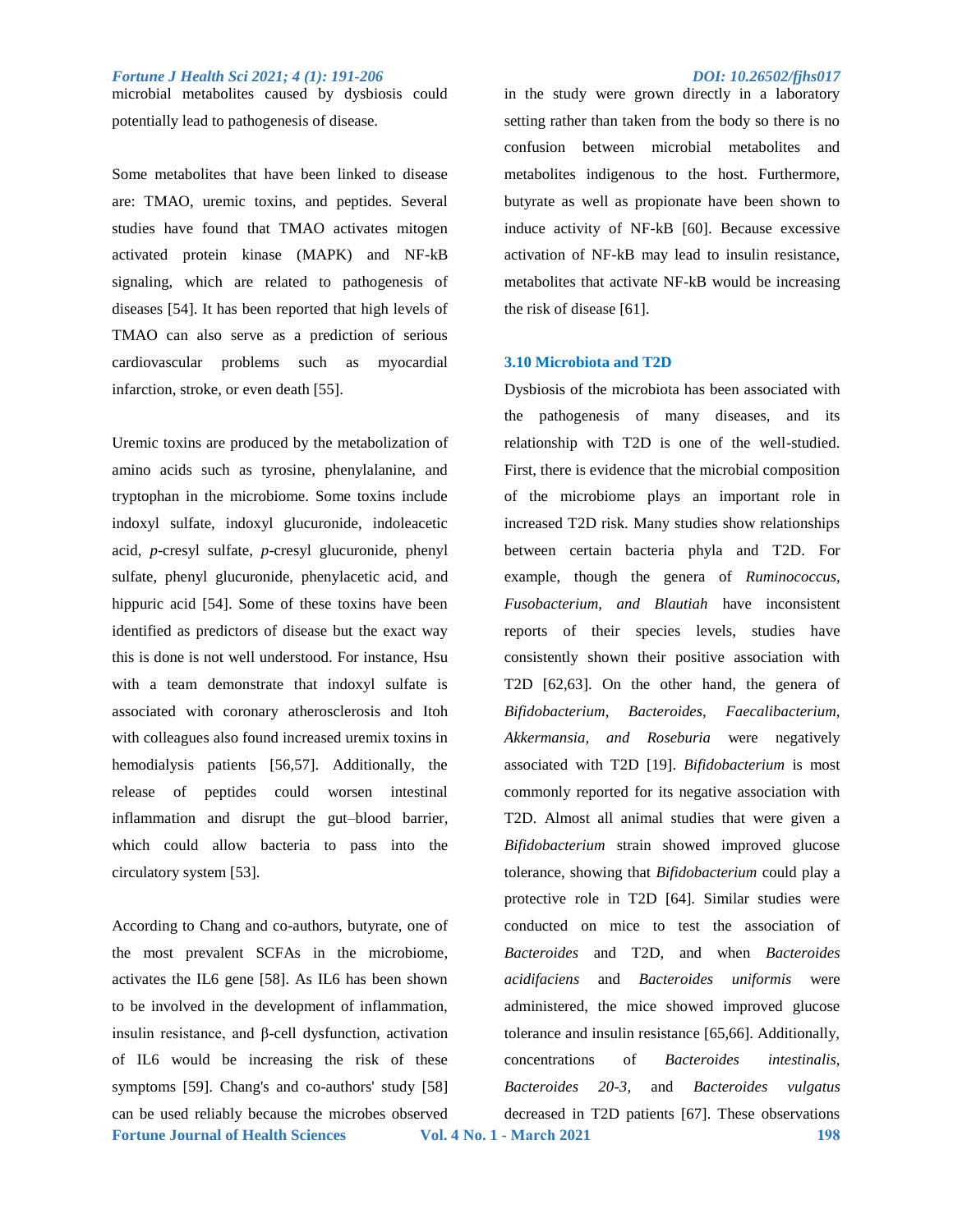support that the *Bacteroides* genus is negatively associated with T2D. Finally, the *Roseburia*, *Faecalibacterium*, and *Akkermansia* genera have all been reported to have decreased concentrations in T2D patients [68,69]. Five studies have shown lower frequencies of *Roseburia*, or more specifically *Roseburia invulinivornas* and *Roseburia\_272*, in patients with T2D in comparison to the healthy control group [62,70]. Additionally, four out of five studies have shown lower levels of Faecalibacterium in T2D patients [69,71]. The last phylum of *Akkermansia* is only recently discovered but scientists have seen its role in host glucose metabolism and its negative association with T2D [72]. As these studies support that different bacteria have stronger and weaker associations with T2D, we can be confident that the microbial composition of the microbiome impacts T2D risk.

Another area of importance when understanding the causes of T2D is the fiber concentrations produced by microbial organisms. Karlsson et al. argue that T2D is associated with reduced concentrations of fiber-degrading bacteria [69]. This is likely because regular consumption of dietary fiber can help prevent erosion of the intestinal mucus barrier, which in turn helps protect against invasive pathogens [73]. Dietary fiber is a major fuel source for the microbiota and it

impacts the bacteria, composition, and functional activity of the microbiome. In a study done on mice, it was shown that a lack of fiber led to decreased microbiota composition and thus inflammation and insulin resistance [74]. Additionally, a study by Cani et al. demonstrated that the fiber inulin leads to higher concentrations of *A. muciniphila*, which is a microbe that shows reduced levels in patients with T2D [75]. While fiber seems beneficial in decreasing the risk of T2D, Slujis with colleagues demonstrates that diets with high concentrations of glucose, such as the "western" diet, increase the risk of T2D by reducing microbial diversity [76]. Scientists hypothesize that this is because they are high in digestible starches but lack sufficient quantities of fiber.

## **3.11 Relationship between T2D and Lifestyle Habits**

In examining numbers of T2D patients based on world geography, it is further emphasized that lifestyle habits are impactful in pathogenesis of T2D. In the world, the Middle East has one of the highest percentages of T2D in adults. More specifically, the World Health Organization labels the Gulf countries: Kuwait, Bahrain, Saudi Arabia, and the United Arab Emirates, as some of the countries with the highest rates of obesity [77].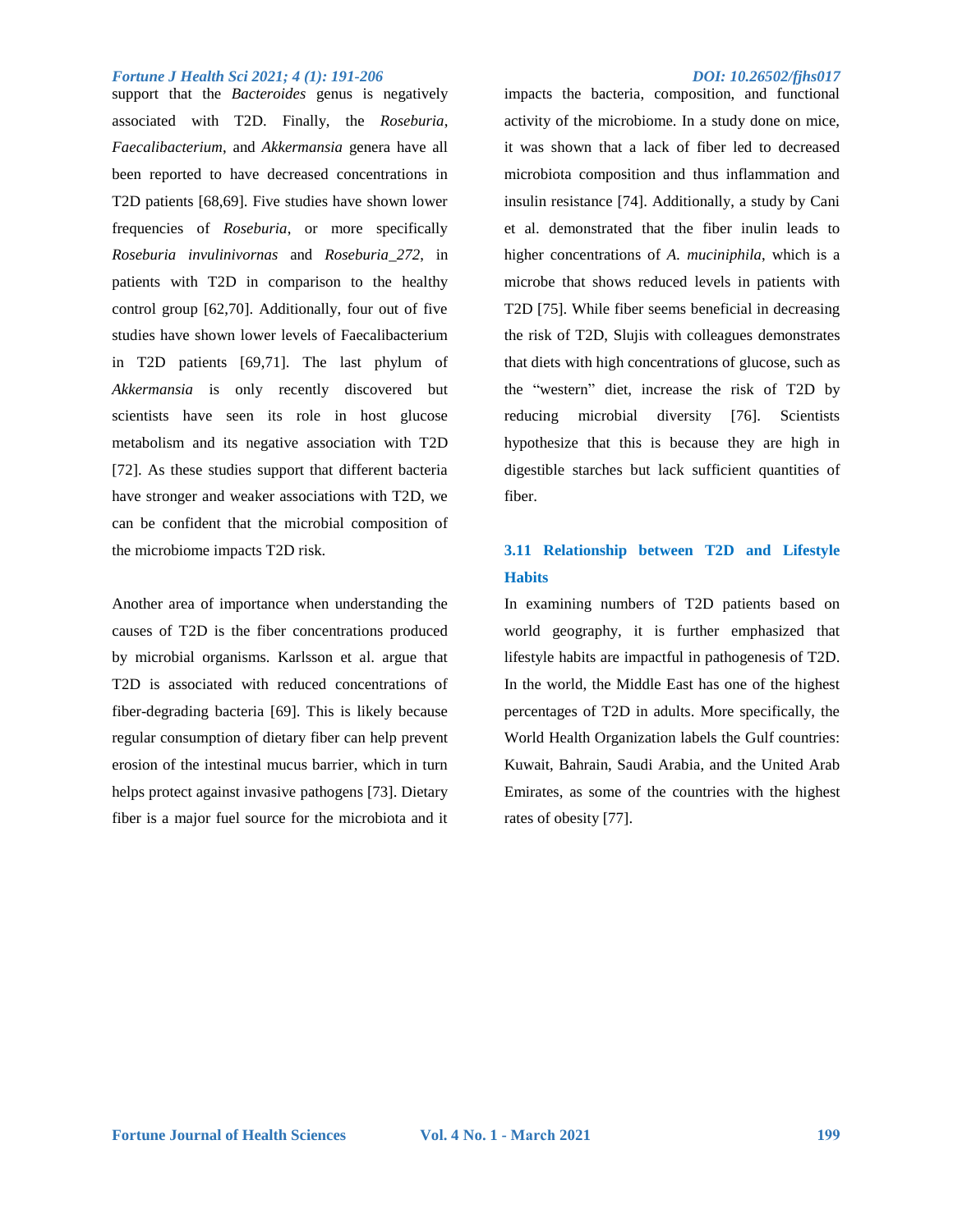| Country      | Male | Female |
|--------------|------|--------|
| Kuwait       | 36%  | 48%    |
| Saudi Arabia | 28%  | 44%    |
| <b>UAE</b>   | 25%  | 42%    |
| Bahrain      | 21%  | 38%    |
| Oatar        | 19%  | 32%    |
| Lebanon      | 15%  | 27%    |
| Oman         | 8%   | 17%    |

**Table 3:** Percentages of T2D in the countries with the highest percentages of T2D in adults (WHO estimates 2010)

After the study of the lifestyle habits of these countries, it is clear that urbanization, improvements in living conditions, technological advances, and cultural restrictions are important factors to blame. People living in the cities have much higher rates of T2D than those in rural areas of the Middle East, and this is attributed to more sedentary city life and an abundance of unhealthy food options like fast-food chains. Meanwhile, rural life is far more active as people typically depend more on physically laboring work such as fishing and agriculture [78]. Additionally, because the Gulf countries have become massively wealthy as crucial oil-exporting countries, people have experienced higher incomes and are able to purchase more expensive products such as those with meat, egg, and milk [79]. It is also important that typical options at fast-food restaurants contain meat, egg, and milk. Because of their high accessibility, these products make up much of the Middle Eastern diet yet they contain little to no fiber. This contributes to weak mucosal protection from pathogens, reduced microbial diversity, an imbalance in the ratio of Firmicutes to Bacteroidetes, and decreased concentrations of beneficial SCFAs. All these factors can cause significant microbiota dysbiosis and as a result worsen the risk of T2D.

Aside from unhealthy diets, the sedentary life in cities also plays a role in the Middle East's high numbers of T2D patients. Because of an influx of personal wealth as well as more manufacture of automobiles, the availability of automobiles like cars and buses has increased vastly. As driving or being driven requires much less physical effort than simpler forms of transport such as walking or cycling, this change significantly contributes to the people's lack of exercise. It is also interesting that women had higher rates of obesity than men in every country (Table 3). This is likely because in addition to the unhealthy diets and dependency on automobiles for transport, there are also many cultural restrictions of women, such as limits to sports and exercise. The lack of exercise that is associated with Middle Eastern cities could lead to decreased butyrate production and worsened insulin resistance. This would in turn increase the risk of T2D.

### **4. Discussion**

Our research concludes that microbial composition and the metabolites produced by either bacterial metabolism or microbial–host cometabolism can be both beneficial and harmful to the host. A healthy microbiome could have a mutually symbiotic relationship with the host by producing metabolites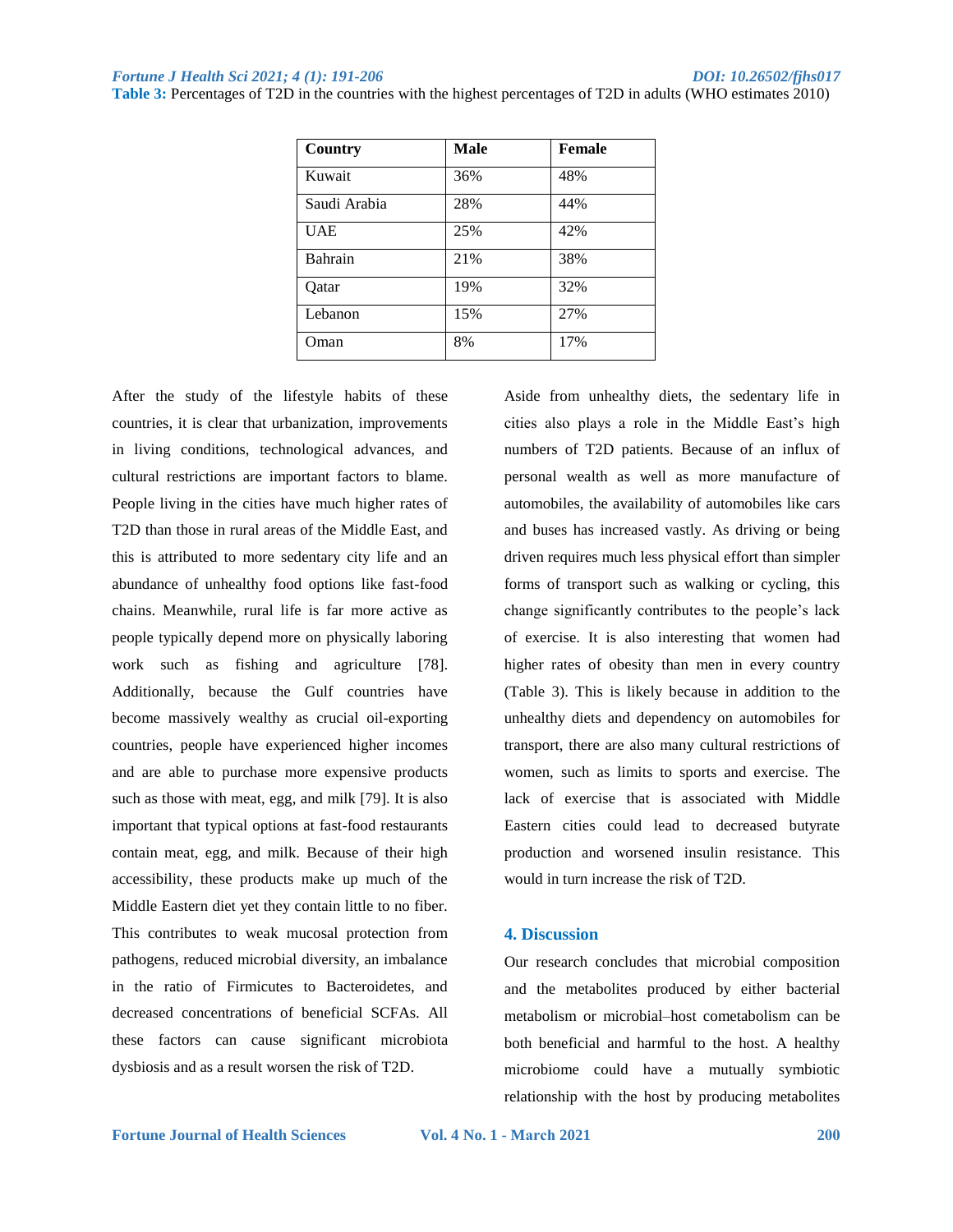such as SCFAs, and dietary fibers that have been shown to not only provide energy but also protect against disease. On the other hand, an imbalance in the microbiome's composition often leads to microbial dysbiosis which weakens the host's immune system and thus worsens the risk of T2D pathogenesis. Often an imbalance in composition is an alteration in the ratio of the Bacteroidetes and Firmicutes phyla. An increase in Firmicutes and a decrease in Bacteroidetes has been associated with microbial dysbiosis [5].

It is clear that metabolite production and microbial composition is likely synonymous with the host's health, so the factors that influence production of metabolites, such as diet and exercise, play an everimportant role in maintaining the host's health. Results from many studies conclude that diets high in fiber may improve gut diversity and glucose control while "western diets", or diets high in fat and sugar, may lead to a loss of microbial diversity. Exercise is also influential in metabolite production as increased levels of exercise have been associated with increased levels of butyrate and SCFAs that can help control inflammation and prevent the "leakiness" of the gut. Daily lifestyle habits have significant effects on the microbiome and T2D. But as studies show the much higher prevalence of T2D in Middle Eastern cities in comparison to rural towns, it is possible that larger developments such as urbanization, improving living conditions, technological advances, and cultural restrictions can also affect the host's microbiome.

**Fortune Journal of Health Sciences Vol. 4 No. 1 - March 2021 201** These factors will affect both the metabolites directly produced from bacterial metabolism, such as SCFAs, organic acids, and vitamins, along with metabolites that are bacterially transformed such as bile salts, polyphenols, lipids, and amino acids. Production of

some metabolites like TMAO, uremic toxins, and peptides, have also been linked to microbial dysbiosis and often pathogenesis of diseases like T2D. The relationship between the T2D and the microbiome is represented by the positive and negative associations that certain bacteria phyla have with pathogenesis of T2D. For instance, the phylum of Fusobacterium shows positive associations with T2D while the phyla of *Bifidobacterium* and Bacteroidetes phylum show negative associations with T2D.

Overall, despite the connection between the microbiota and pathogenesis of diseases such as T2D still being poorly understood, results from recent research have increasingly shown the importance of the microbiome's composition in preventing microbial dysbiosis and improving the host's health. With further research, the possibility of scientists being able to better understand and manipulate the microbiota for our own benefit becomes ever larger.

**Conflict of Interest:** Authors declare no conflict of interest.

**Funding:** No funding was received.

### **References**

- 1. Thursby E, Juge N. Introduction to the human gut microbiota. Biochemical Journal 474 (2017): 1823-1836.
- 2. Rios-Covian D, Salazar N, Gueimonde M, et al. Shaping the metabolism of intestinal Bacteroides population through diet to improve human health. Frontiers in Microbiology 8 (2017): 376.
- 3. Kawai T, Akira S. Signaling to NF-κB by Toll-like receptors. Trends in Molecular Medicine 13 (2007): 460-469.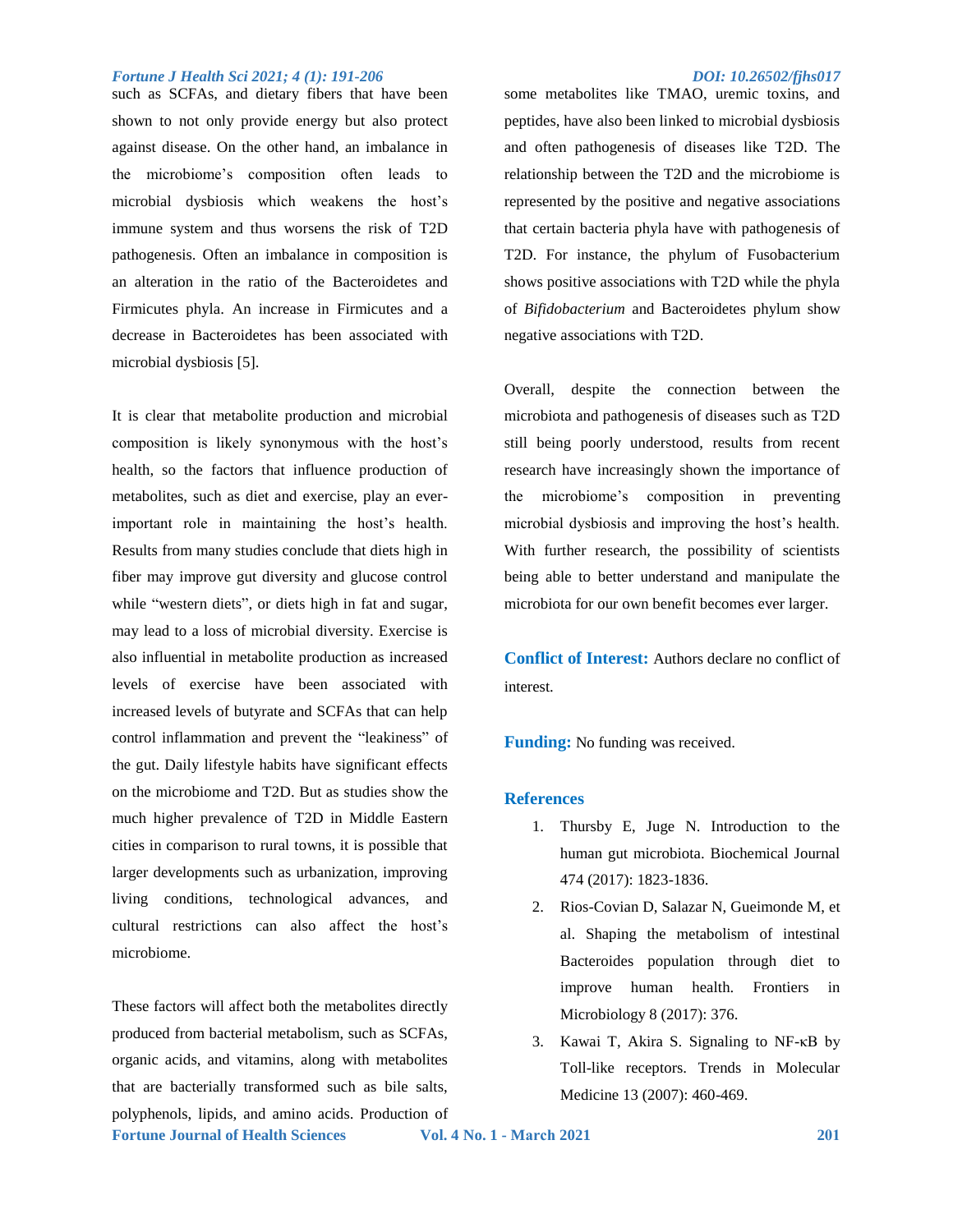- 4. Frasinariu OE, Ceccarelli S, Alisi A, et al. Gut-liver axis and fibrosis in nonalcoholic fatty liver disease: an input for novel therapies. Digestive and Liver Disease 45 (2013): 543-551.
- 5. Koliada A, Syzenko G, Moseiko V, et al. Association between body mass index and Firmicutes/Bacteroidetes ratio in an adult Ukrainian population. BMC Microbiology 17 (2017): 120.
- 6. Ley RE, Bäckhed F, Turnbaugh P, et al. Obesity alters gut microbial ecology. Proceedings of the National Academy of Sciences 102 (2005): 11070-11075.
- 7. Turnbaugh PJ, Ley RE, Mahowald MA, et al. An obesity-associated gut microbiome with increased capacity for energy harvest. Nature 444 (2006): 1027.
- 8. Eckburg PB, Bik EM, Bernstein CN, et al. Diversity of the human intestinal microbial flora. Science 308 (2005): 1635-1638.
- 9. Mosca A, Leclerc M, Hugot JP. Gut microbiota diversity and human diseases: should we reintroduce key predators in our ecosystem?. Frontiers in Microbiology 7 (2016): 455.
- 10. Elmqvist T, Folke C, Nyström M, et al. Response diversity, ecosystem change, and resilience. Frontiers in Ecology and the Environment 1 (2003): 488-494.
- 11. Leeming ER, Johnson AJ, Spector TD, et al. Effect of diet on the gut microbiota: Rethinking intervention duration. Nutrients 11 (2019): 2862.
- 12. Clarke SF, Murphy EF, Nilaweera K, et al. The gut microbiota and its relationship to diet and obesity: new insights. Gut Microbes 3 (2012): 186-202.

- 13. Furet JP, Kong LC, Tap J, et al. Differential adaptation of human gut microbiota to bariatric surgery–induced weight loss: links with metabolic and low-grade inflammation markers. Diabetes 59 (2010): 3049-3057.
- 14. Jumpertz R, Le DS, Turnbaugh PJ, et al. Energy-balance studies reveal associations between gut microbes, caloric load, and nutrient absorption in humans. The American Journal of Clinical Nutrition 94 (2011): 58-65.
- 15. Liou AP, Paziuk M, Luevano JM, et al. Conserved shifts in the gut microbiota due to gastric bypass reduce host weight and adiposity. Science Translational Medicine 5 (2013): 178ra41.
- 16. Duncan SH, Belenguer A, Holtrop G, et al. Reduced dietary intake of carbohydrates by obese subjects results in decreased concentrations of butyrate and butyrateproducing bacteria in feces. Applied and Environmental Microbiology 73 (2007): 1073-1078.
- 17. Walker AW, Ince J, Duncan SH, et al. Dominant and diet-responsive groups of bacteria within the human colonic microbiota. The ISME Journal 5 (2011): 220-230.
- 18. Makki K, Deehan EC, Walter J, et al. The impact of dietary fiber on gut microbiota in host health and disease. Cell Host & Microbe 23 (2018): 705-715.
- 19. David LA, Maurice CF, Carmody RN, et al. Diet rapidly and reproducibly alters the human gut microbiome. Nature 505 (2014): 559-563.
- 20. Zinöcker MK, Lindseth IA. The Western diet–microbiome-host interaction and its

**Fortune Journal of Health Sciences Vol. 4 No. 1 - March 2021 202**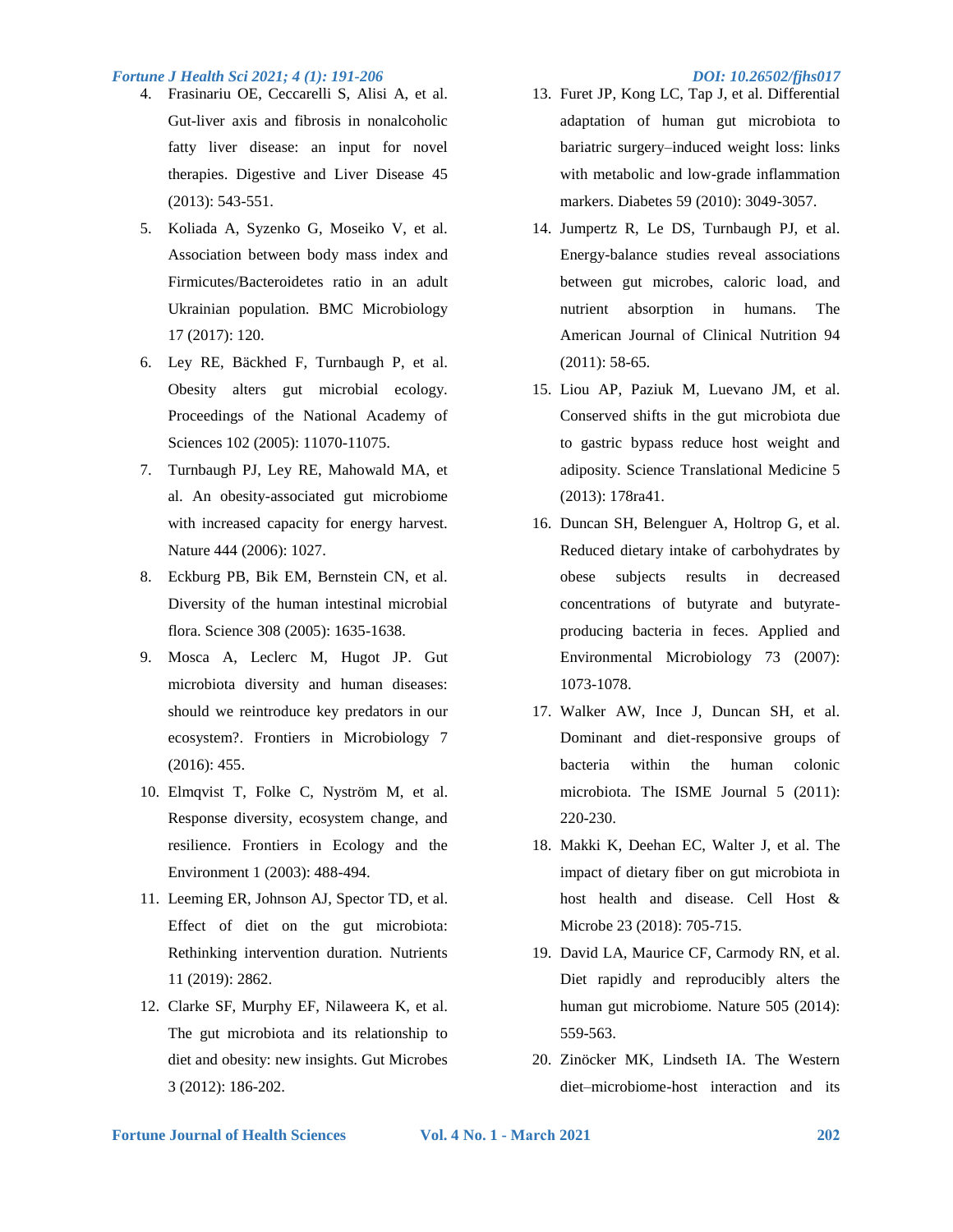role in metabolic disease. Nutrients 10 (2018): 365.

- 21. Chassaing B, Miles-Brown J, Pellizzon M, et al. Lack of soluble fiber drives dietinduced adiposity in mice. American Journal of Physiology-Gastrointestinal and Liver Physiology 309 (2015): G528-G541.
- 22. Schranner D, Kastenmüller G, Schönfelder M, et al. Metabolite Concentration Changes in Humans After a Bout of Exercise: a Systematic Review of Exercise Metabolomics Studies. Sports Medicine-Open 6 (2020): 11.
- 23. Mitchell CM, Davy BM, Hulver MW, et al. Does exercise alter gut microbial composition? A systematic review. Medicine & Science in Sports & Exercise 51 (2019): 160-167.
- 24. Fischbach MA, Sonnenburg JL. Eating for two: how metabolism establishes interspecies interactions in the gut. Cell Host & Microbe 10 (2011): 336-347.
- 25. Nicholson JK, Holmes E, Kinross J, et al. Host-gut microbiota metabolic interactions. Science 336 (2012): 1262-1267.
- 26. Macfarlane S, Macfarlane GT. Regulation of short-chain fatty acid production. Proceedings of the Nutrition Society 62 (2003): 67-72.
- 27. Li Z, Quan G, Jiang X, et al. Effects of metabolites derived from gut microbiota and hosts on pathogens. Frontiers in Cellular and Infection Microbiology 8 (2018): 314.
- 28. Lord RS, Bralley JA. Clinical applications of urinary organic acids. Part 2. Dysbiosis markers. Altern Med Rev 13 (2008): 292- 306.
- 29. Li M, Wang B, Zhang M, et al. Symbiotic gut microbes modulate human metabolic

phenotypes. Proceedings of the National Academy of Sciences 105 (2008): 2117- 2122.

- 30. Martens JH, Barg H, Warren MA, et al. Microbial production of vitamin B 12. Applied Microbiology and Biotechnology 58 (2002): 275-285.
- 31. Hill MJ. Intestinal flora and endogenous vitamin synthesis. European Journal of Cancer Prevention: the official journal of the European Cancer Prevention Organisation (ECP) 6 (1997): S43-S45.
- 32. Martin AM, Sun EW, Rogers GB, et al. The influence of the gut microbiome on host metabolism through the regulation of gut hormone release. Frontiers in Physiology 10 (2019): 428.
- 33. Scheppach W, Pomare EW, Elia M, et al. The contribution of the large intestine to blood acetate in man. Clinical Science 80 (1991): 177-182.
- 34. Scheppach W. Effects of short chain fatty acids on gut morphology and function. Gut 35 (1994): S35-S38.
- 35. Samuel BS, Shaito A, Motoike T, et al. Effects of the gut microbiota on host adiposity are modulated by the short-chain fatty-acid binding G protein-coupled receptor, Gpr41. Proceedings of the National Academy of Sciences 105 (2008): 16767- 16772.
- 36. Vernocchi P, Del Chierico F, Putignani L. Gut microbiota profiling: metabolomics based approach to unravel compounds affecting human health. Frontiers in Microbiology 7 (2016): 1144.
- 37. Ríos-Covián D, Ruas-Madiedo P, Margolles A, et al. Intestinal short chain fatty acids and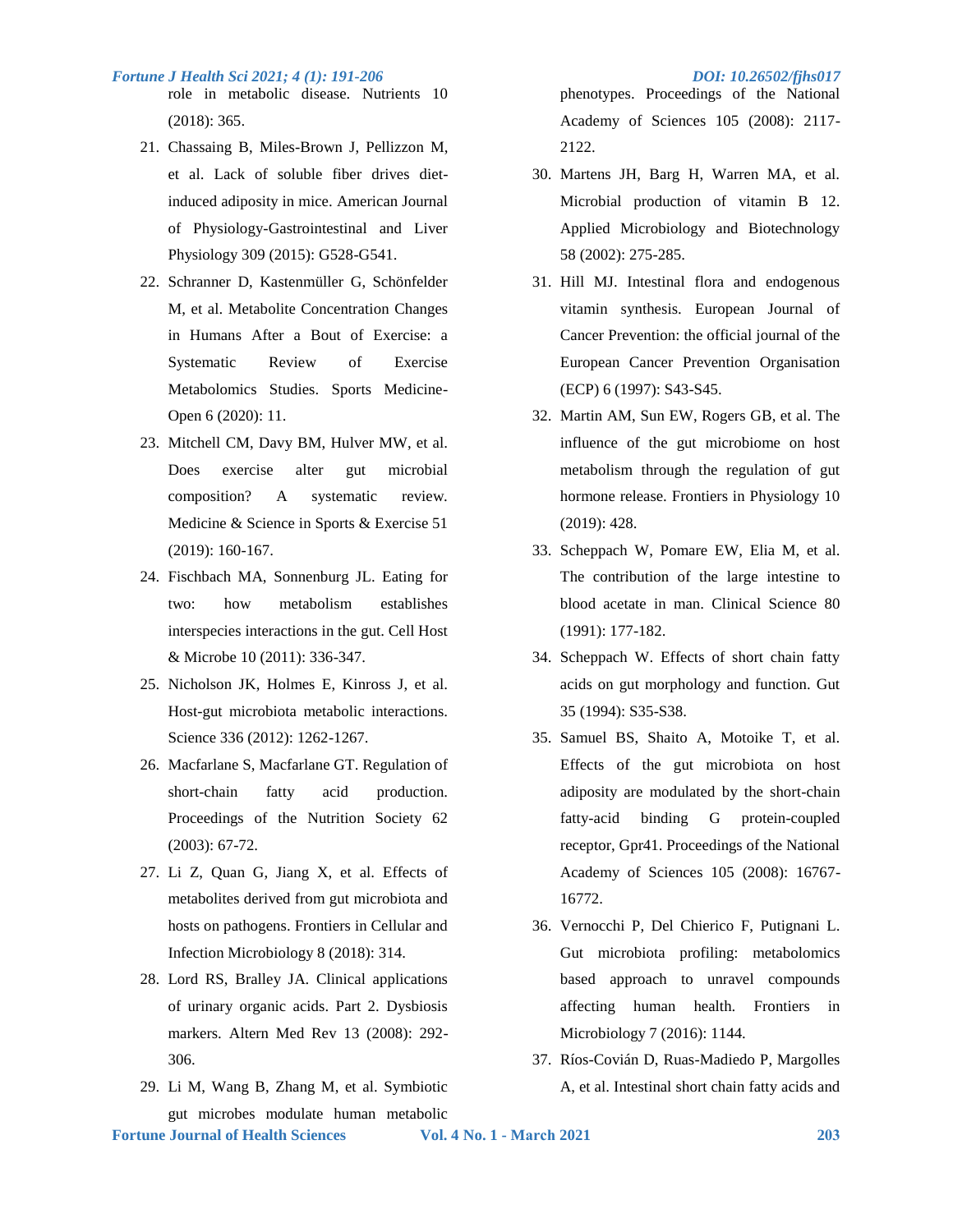- their link with diet and human health. Frontiers in Microbiology 7 (2016): 185.
	- 38. Meyer TW, Hostetter TH. Uremic solutes from colon microbes. Kidney International 81 (2012): 949-954.
	- 39. Schwiertz A, Taras D, Schäfer K, et al. Microbiota and SCFA in lean and overweight healthy subjects. Obesity 18 (2010): 190-195.
	- 40. Elkins CA, Moser SA, Savage DC. Genes encoding bile salt hydrolases and conjugated bile salt transporters in Lactobacillus johnsonii 100-100 and other Lactobacillus species. Microbiology 147 (2001): 3403- 3412.
	- 41. Franz CM, Specht I, Haberer P, et al. Bile salt hydrolase activity of enterococci isolated from food: screening and quantitative determination. Journal of Food Protection 64 (2001): 725-729.
	- 42. Grill J, Schneider F, Crociani J, et al. Purification and characterization of conjugated bile salt hydrolase from Bifidobacterium longum BB536. Applied and Environmental Microbiology 61 (1995): 2577-2582.
	- 43. Rossocha M, Schultz-Heienbrok R, von Moeller H, et al. Conjugated bile acid hydrolase is a tetrameric N-terminal thiol hydrolase with specific recognition of its cholyl but not of its tauryl product. Biochemistry 44 (2005): 5739-5748.
	- 44. Urdaneta V, Casadesús J. Interactions between bacteria and bile salts in the gastrointestinal and hepatobiliary tracts. Frontiers in Medicine 4 (2017): 163.
- 45. Duda-Chodak A, Tarko T, Satora P, et al. Interaction of dietary compounds, especially polyphenols, with the intestinal microbiota:

a review. European Journal of Nutrition 54 (2015): 325-341.

- 46. Selma MV, Espin JC, Tomas-Barberan FA. Interaction between phenolics and gut microbiota: role in human health. Journal of Agricultural and Food Chemistry 57 (2009): 6485-6501.
- 47. Parsons JB, Rock CO. Bacterial lipids: metabolism and membrane homeostasis. Progress in Lipid Research 52 (2013): 249- 276.
- 48. Elsden SR, Hilton MG, Waller JM. The end products of the metabolism of aromatic amino acids by Clostridia. Archives of Microbiology 107 (1976): 283-288.
- 49. Fonknechten N, Chaussonnerie S, Tricot S, et al. Clostridium sticklandii, a specialist in amino acid degradation: revisiting its metabolism through its genome sequence. BMC Genomics 11 (2010): 1-2.
- 50. Dodd D, Spitzer MH, Van Treuren W, et al. A gut bacterial pathway metabolizes aromatic amino acids into nine circulating metabolites. Nature 551 (2017): 648-652.
- 51. Oliphant K, Allen-Vercoe E. Macronutrient metabolism by the human gut microbiome: major fermentation by-products and their impact on host health. Microbiome 7 (2019): 91.
- 52. Wu WK, Hsu CC, Sheen LY, et al. Measurement of gut microbial metabolites in cardiometabolic health and translational research. Rapid Communications in Mass Spectrometry 34 (2020): e8537.
- 53. Amedei A, Morbidelli L. Circulating metabolites originating from gut microbiota control endothelial cell function. Molecules 24 (2019): 3992.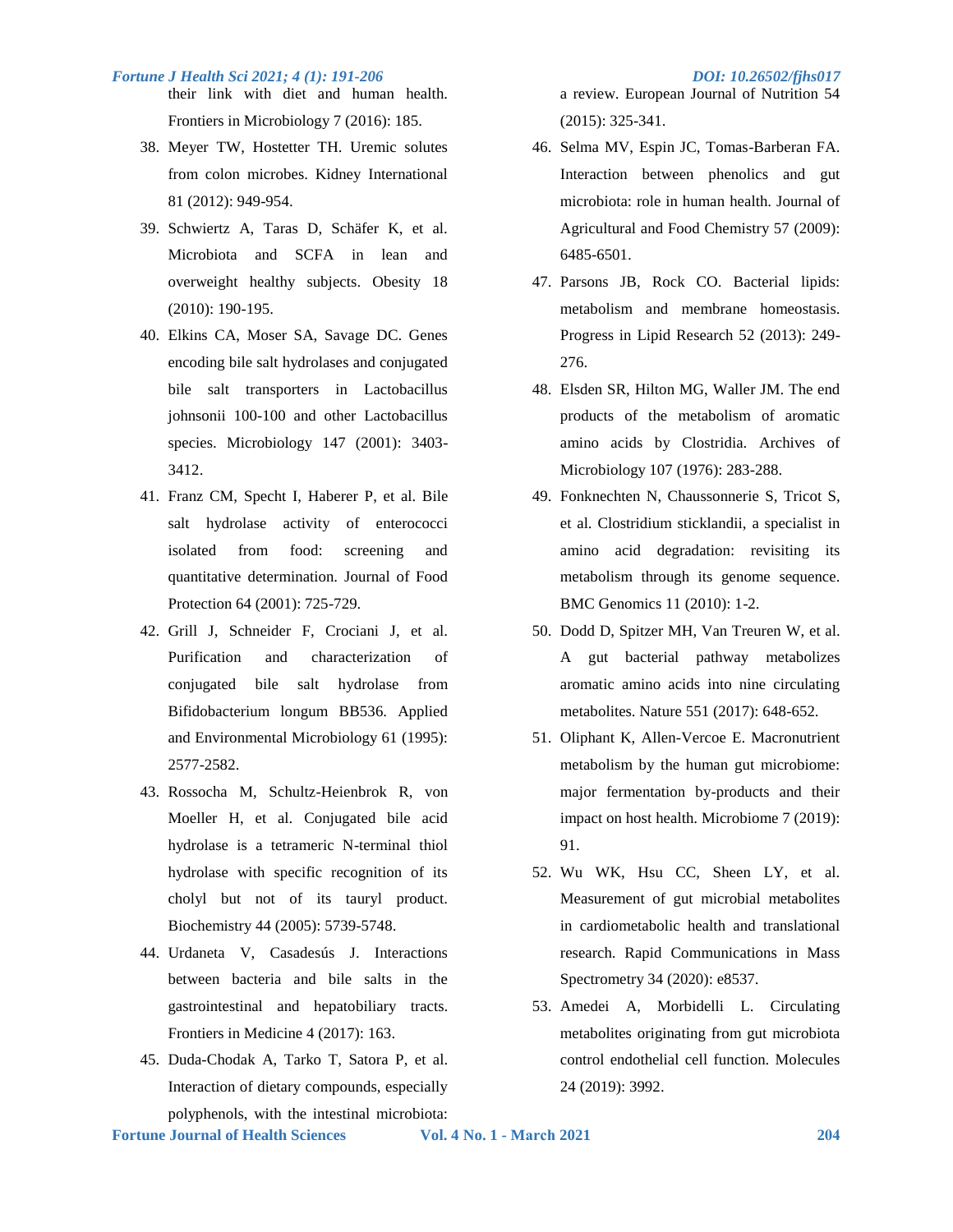- 54. Seldin MM, Meng Y, Qi H, et al. Trimethylamine N‐oxide promotes vascular inflammation through signaling of mitogenactivated protein kinase and nuclear factor‐ κB. Journal of the American Heart Association 5 (2016): e002767.
	- 55. Wang Z, Klipfell E, Bennett BJ, et al. Gut flora metabolism of phosphatidylcholine promotes cardiovascular disease. Nature 472 (2011): 57-63.
	- 56. Hsu CC, Lu YC, Chiu CA, et al. Levels of indoxyl sulfate are associated with severity of coronary atherosclerosis. Clinical and Investigative Medicine (2013): E42-E49.
	- 57. Itoh Y, Ezawa A, Kikuchi K, et al. Correlation between serum levels of proteinbound uremic toxins in hemodialysis patients measured by LC/MS/MS. Mass Spectrometry 2 (2013): S0017.
	- 58. Chang PV, Hao L, Offermanns S, et al. The microbial metabolite butyrate regulates intestinal macrophage function via histone deacetylase inhibition. Proceedings of the National Academy of Sciences 111 (2014): 2247-2252.
	- 59. Akbari M, Hassan-Zadeh V. IL-6 signalling pathways and the development of type 2 diabetes. Inflammopharmacology 26 (2018): 685-698.
	- 60. Lakhdari O, Tap J, Béguet-Crespel F, Le Roux K, de Wouters T, Cultrone A, Nepelska M, Lefevre F, Doré J, Blottiere HM. Identification of NF-κB modulation capabilities within human intestinal commensal bacteria. BioMed Research International 2011 (2011): 282356
- 61. Andreasen AS, Kelly M, Berg RM, et al. Type 2 diabetes is associated with altered NF-κB DNA binding activity, JNK

phosphorylation, and AMPK phosphorylation in skeletal muscle after LPS. PloS One 6 (2011): e23999.

- 62. Candela M, Biagi E, Soverini M, et al. Modulation of gut microbiota dysbioses in type 2 diabetic patients by macrobiotic Ma-Pi 2 diet. British Journal of Nutrition 116 (2016): 80-93.
- 63. He Y, Wu W, Zheng HM, et al. Regional variation limits applications of healthy gut microbiome reference ranges and disease models. Nature Medicine 24 (2018): 1532- 1535.
- 64. Moya-Pérez A, Neef A, Sanz Y. Bifidobacterium pseudocatenulatum CECT 7765 reduces obesity-associated inflammation by restoring the lymphocytemacrophage balance and gut microbiota structure in high-fat diet-fed mice. PloS One 10 (2015): e0126976.
- 65. Yang JY, Lee YS, Kim Y, et al. Gut commensal Bacteroides acidifaciens prevents obesity and improves insulin sensitivity in mice. Mucosal Immunology 10 (2017): 104-116.
- 66. Cano PG, Santacruz A, Moya Á, et al. Bacteroides uniformis CECT 7771 ameliorates metabolic and immunological dysfunction in mice with high-fat-diet induced obesity. PloS One 7 (2012): e41079.
- 67. Wu X, Ma C, Han L, et al. Molecular characterisation of the faecal microbiota in patients with type II diabetes. Current Microbiology 61 (2010): 69-78.
- 68. Zhang X, Shen D, Fang Z, et al. Human gut microbiota changes reveal the progression of glucose intolerance. PloS One 8 (2013): e71108.

**Fortune Journal of Health Sciences Vol. 4 No. 1 - March 2021 205**